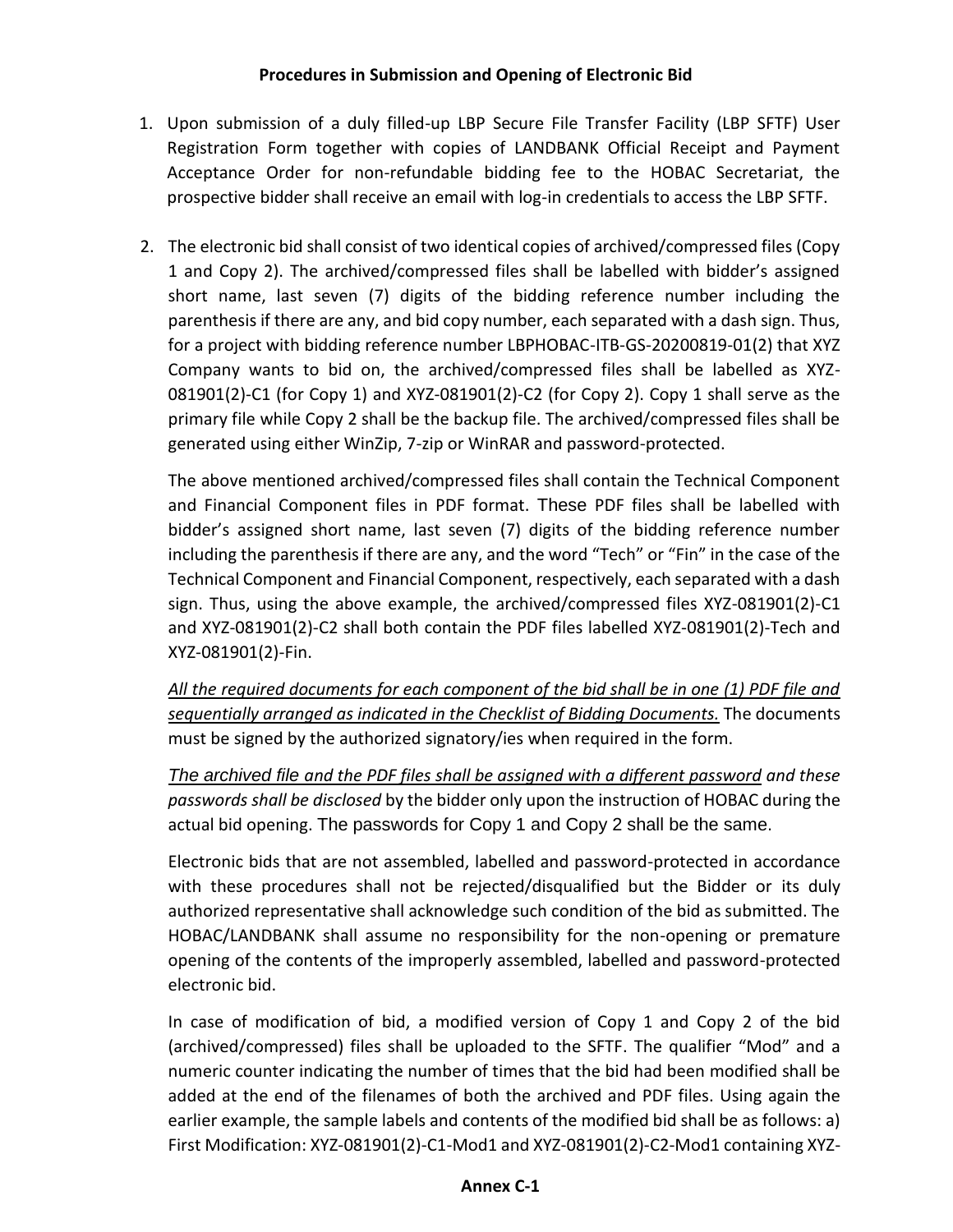081901(2)-Tech-Mod1 and XYZ-081901(2)-Fin-Mod1, and b) Second Modification: XYZ-081901(2)-C1-Mod2 and XYZ-081901(2)-C2-Mod2, containing XYZ-081901(2)-Tech-Mod2 and XYZ-081901(2)-Fin-Mod2]. Only the latest modified bid shall be opened while the rest of the superseded bids will be rejected.

3. All bids shall be submitted electronically on or before the 10:00 A.M. deadline. All Bids must be accompanied by a bid security in any of the acceptable forms and in the amount stated in ITB Clause 14.1. Only electronic bids that are successfully uploaded to the Secure File Transfer Facility of LANDBANK on or before the deadline shall be accepted. The electronic bid shall be submitted by uploading the same in the LBP SFTF (please refer to the Guide in Accessing LBP Secure File Transfer Facility below).

*Electronic bids received after the set deadline basing on the date and time on the electronic folders of bidders shall not be accepted by the HOBAC*. Thus, bidders are requested to upload their electronic bids at least two (2) hours before the set deadline.

The prospective bidder shall receive an acknowledgement receipt via email *after* successful uploading of its/his/her electronic bid. If no email is received within one (1) hour after successful uploading, the bidder shall call the HOBAC Secretariat at (02) 8522- 0000 local 2609 to confirm whether the submission has been received, and if so, request for the acknowledgment of receipt of the electronic bid.

- 4. On the bid opening date, the bidder shall confirm its/his/her participation in the online meeting with the HOBAC Secretariat at least one (1) hour before the scheduled meeting. The bidder shall be able to log in into MS Teams and join the Waiting Room of the HOBAC meeting. A maximum of two (2) accounts/connections per participating interested bidder shall be allowed to join the meetings.
- 5. Projects with participating bidders in attendance shall be given priority in the queuing.
- 6. Upon the instruction of the HOBAC Chairperson to start the bid opening activity, the HOBAC Secretariat connects the participating bidder/s to the videoconferencing/group calling session. The HOBAC Secretariat shall record the session and act as Moderator of the meeting all throughout.

In case a bidder cannot connect to the videoconferencing via MS Teams application, the HOBAC Secretariat shall contact the bidder concerned through its registered mobile phone/landline telephone up to a maximum of three (3) call attempts with five (5) minutes interval after each call attempt. A text message advising the bidder that the public bidding has already started will also be sent by the HOBAC Secretariat. If the HOBAC Secretariat still cannot contact the bidder after the said allowable call attempts or the bidder is unable to contact the HOBAC Secretariat to provide the passwords needed to open its electronic bids when required by the HOBAC, the bidder concerned shall be disqualified from further participating in the bidding process.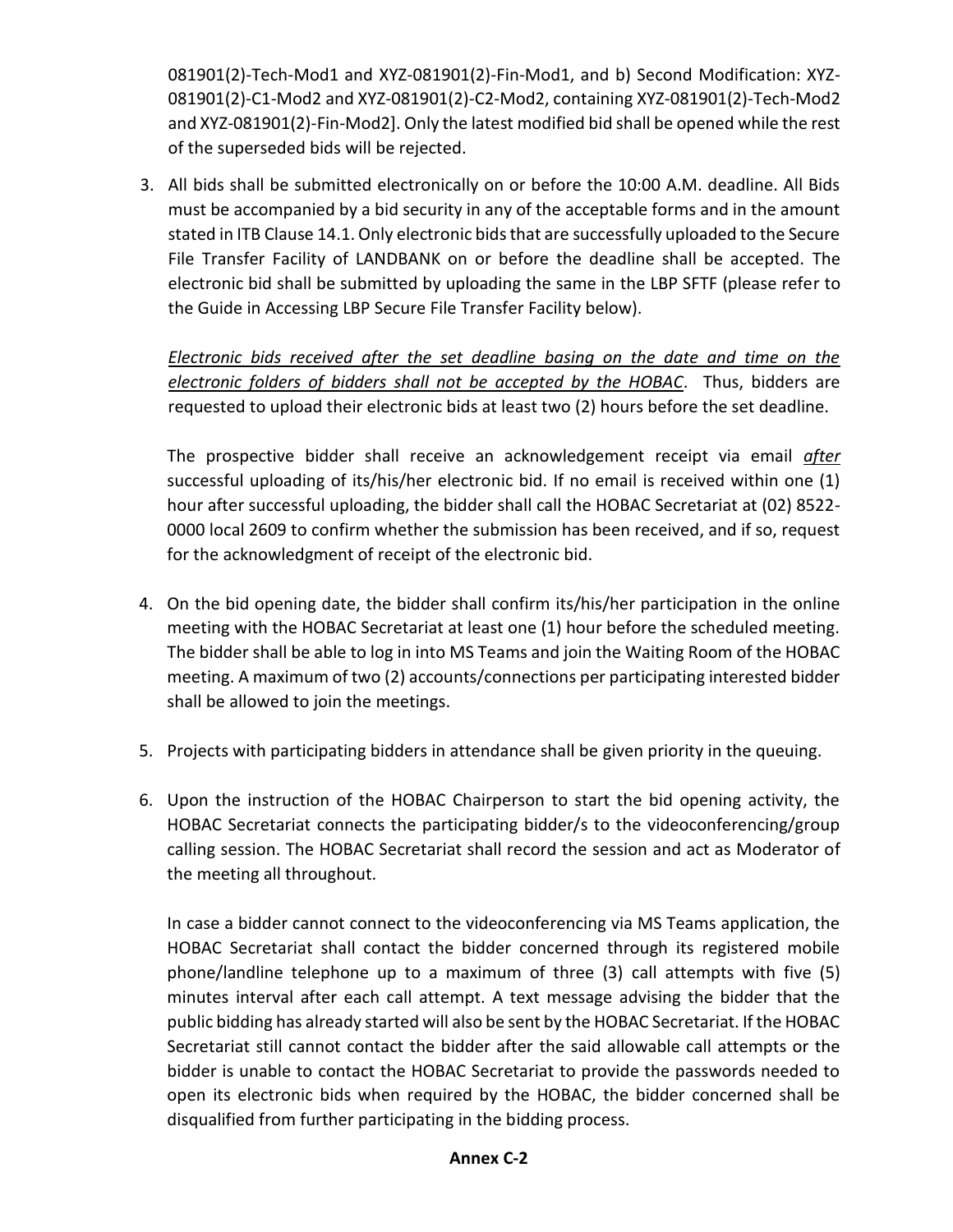- 7. Once the connections are in place, the HOBAC, with the assistance of the HOBAC Secretariat, retrieves the archived file from the LBP SFTF and opens the same. The Technical Proposal shall be opened first. Upon instruction from the HOBAC, the bidder concerned shall disclose the passwords for the archived file and the PDF file of the Technical Component.
- 8. The HOBAC then determines the eligibility and compliance with the technical requirements of the specific bidder using a nondiscretionary "pass/fail" criterion. Only bidders that have been rated "Passed" shall be allowed to participate in the succeeding stages of the bidding process.
- 9. The HOBAC, with the assistance of the HOBAC Secretariat, shall then open the Financial Components of those bidders that have been rated "Passed". Upon instruction from the HOBAC, the bidder concerned shall disclose the password for its/his/her Financial Component.

In case an archived/PDF file fails to open due to a wrong password, the specific bidder shall be allowed to provide the HOBAC with passwords up to five (5) times only. The same number of attempts shall apply to Copy 2 of the bid, in case there is a need to open it. If the archived/PDF file still could not be opened after the maximum allowable attempts or due to technical issues, the bidder concerned shall be disqualified from further participating in the bidding process. Thus, the bidders are encouraged to test their electronic bids and ensure that they are free from technical errors prior to uploading of the same to the SFTF.

- 10. The HOBAC, with the assistance of the HOBAC Secretariat, conducts bid evaluation and ranking of the bids. The results of bid evaluation and ranking shall be recorded in the Abstract of Bids, which shall be signed by the HOBAC Members and Observers. The result of evaluation and ranking shall also be announced to the participants.
- 11. The retrieval and opening of the electronic bids, page-by-page review of documents and the results of the bid evaluation and ranking shall be shown to the participants through the screen sharing feature of MS Teams.
- 12. The access of the bidders to the videoconferencing/calling session shall be terminated once the Chairperson has declared that the bid opening activity for a specific project has been finished.
- 13. MS Teams Application shall be used in the conduct of online bidding through videoconferencing. In the event that it is not available, other videoconferencing/group calling applications may be used as an alternative in conducting the meeting.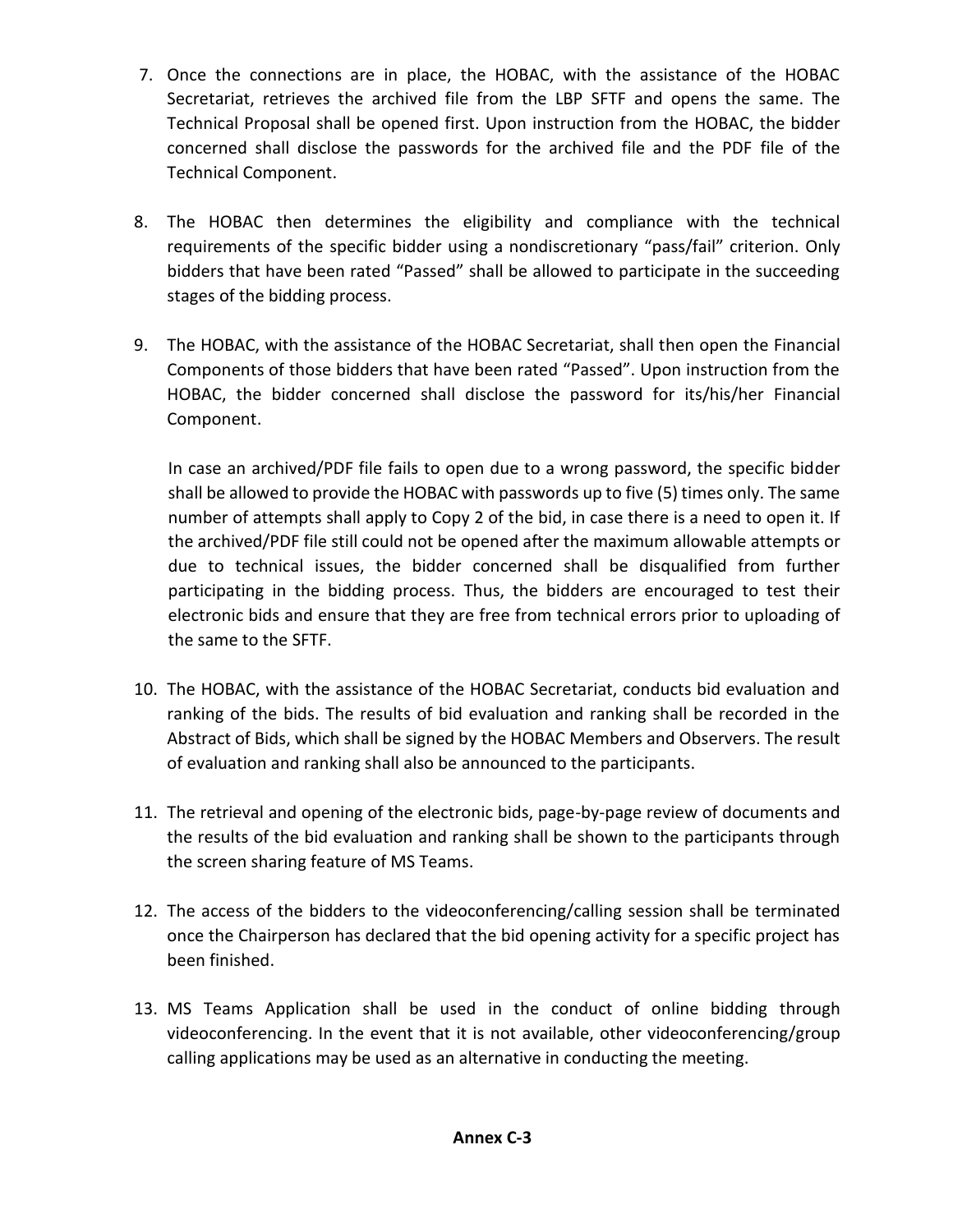## **Guide in Accessing LBP Secure File Transfer Facility**

1. Open browser and type the url: **[https://www.sftaccess.com](https://www.sftaccess.com/)**

| $\bullet$ Amy Secretary<br>portinger $x +$                |                                                | $0 - x$<br>$\sim$ |
|-----------------------------------------------------------|------------------------------------------------|-------------------|
| $\leftarrow$ $\Rightarrow$ $\circ$ $\bullet$ its control. |                                                | 4 位 图 本 卷         |
|                                                           |                                                |                   |
|                                                           | <b>K</b> Axway   SecureTransport               |                   |
|                                                           | Login                                          |                   |
|                                                           | User ID:<br>Password:<br>Forgot Your Password? |                   |
|                                                           | Log In                                         |                   |

2. Log-in with the credentials provided via email. (Note: Log-in credentials will be received upon submission of a duly filled-up LBP SFTF User Registration Form together with copies of LANDBANK Official Receipt and Payment Acceptance Order for non-refundable bidding fee)

Username: **[E-mail Address] e.g. bidder1@bidder.com**

Password: **[Landbank-provided password]**

3. Upon successful login, click '**Choose Files**' to upload file/s.

*Notes:*

*1. Files should be encrypted/password-protected.*

*2. Please follow the instructions in Item 2 of the above Procedures in Submission and Opening of Electronic Bids.*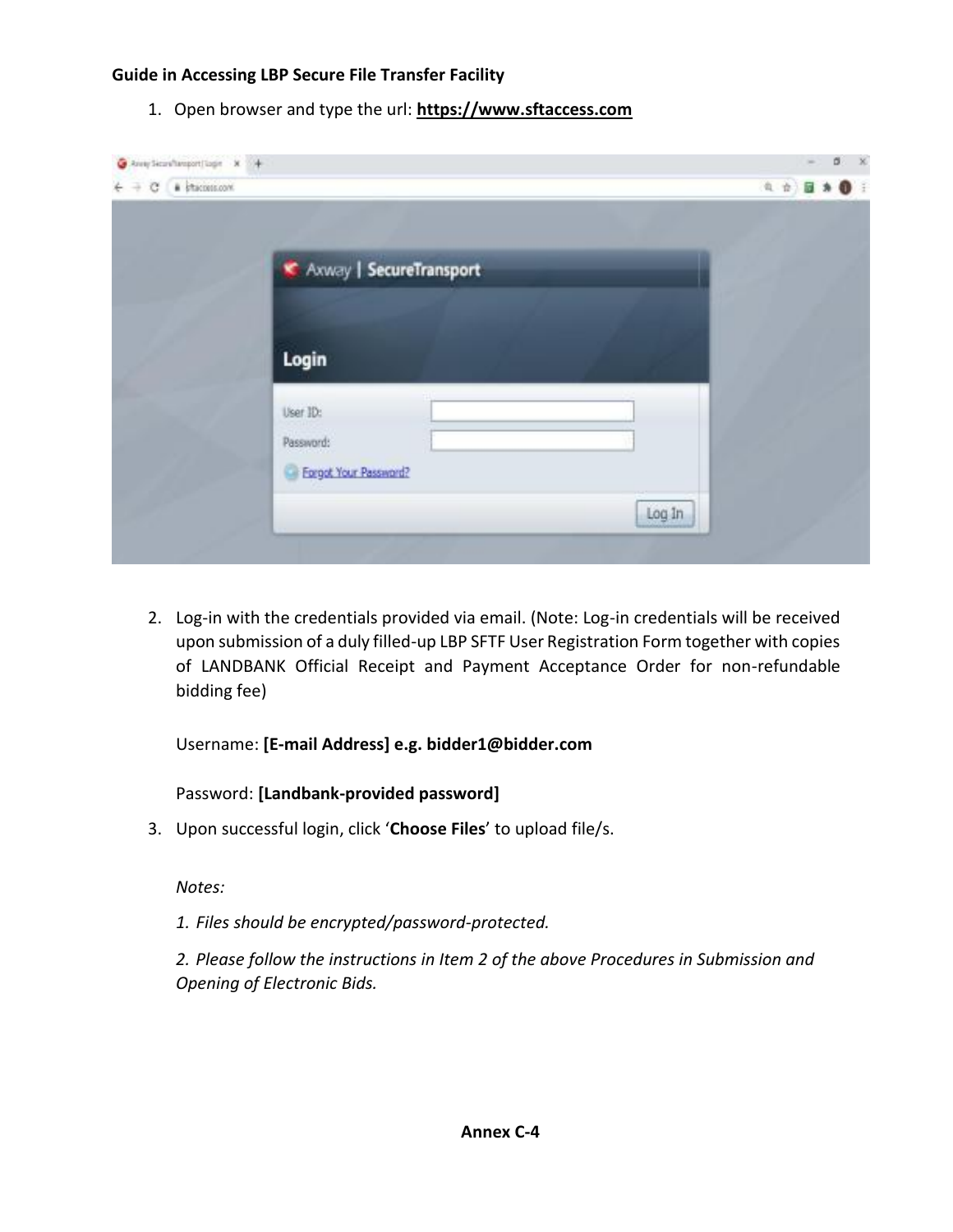| Directory of | $\times$ +                                    |                                                                                                                                           |                    |                                       |                                | σ<br>$\times$     |
|--------------|-----------------------------------------------|-------------------------------------------------------------------------------------------------------------------------------------------|--------------------|---------------------------------------|--------------------------------|-------------------|
|              | $\rightarrow$ C $\acute{e}$ sftaccess.com     |                                                                                                                                           |                    |                                       | @ ☆                            | - 同一井<br>O<br>- : |
|              | Axway   SecureTransport                       |                                                                                                                                           |                    |                                       |                                |                   |
|              | <b>Welcome to SecureTransport</b>             |                                                                                                                                           |                    |                                       |                                | Logout            |
|              |                                               |                                                                                                                                           |                    |                                       |                                |                   |
|              | $\geq$ /                                      |                                                                                                                                           |                    |                                       |                                |                   |
|              |                                               |                                                                                                                                           |                    |                                       |                                |                   |
|              | Choose Files No file chosen                   |                                                                                                                                           | <b>Upload File</b> | Set ASCII                             | <b>Change Password</b>         |                   |
|              |                                               |                                                                                                                                           |                    |                                       |                                |                   |
|              | <b>Files</b>                                  |                                                                                                                                           |                    |                                       |                                |                   |
|              | <b>Name</b>                                   | Size [B]                                                                                                                                  | <b>Date</b>        |                                       | <b>File Options</b>            |                   |
|              |                                               |                                                                                                                                           |                    |                                       |                                |                   |
|              |                                               |                                                                                                                                           |                    |                                       |                                |                   |
|              |                                               |                                                                                                                                           |                    |                                       |                                |                   |
| Directory of | $\times$ +                                    |                                                                                                                                           |                    |                                       |                                | 団                 |
| $\leftarrow$ | $\rightarrow$ C' $\blacksquare$ sftaccess.com |                                                                                                                                           |                    |                                       | @ ☆<br>$\overline{\mathbf{D}}$ | 一海                |
|              | Axway   SecureTransport                       |                                                                                                                                           |                    |                                       |                                |                   |
|              | <b>Welcome to SecureTransport</b>             |                                                                                                                                           |                    |                                       |                                | <b>Logout</b>     |
|              |                                               |                                                                                                                                           |                    |                                       |                                |                   |
|              | DΙ                                            |                                                                                                                                           |                    |                                       |                                |                   |
|              |                                               |                                                                                                                                           |                    |                                       |                                |                   |
|              |                                               |                                                                                                                                           |                    |                                       |                                |                   |
|              | Choose Files No file chosen                   |                                                                                                                                           | <b>Upload File</b> | <b>Set ASCII</b>                      | <b>Change Password</b>         |                   |
|              |                                               | $\bullet$ Open                                                                                                                            |                    | $\times$                              |                                |                   |
|              | <b>Files</b>                                  | $\leftarrow$ $\rightarrow$ $\rightsquigarrow$ $\uparrow$ $\uparrow$ $\rightarrow$ This PC $\rightarrow$ Documents $\rightarrow$ Newfolder | $\sim$ 0           | Search New folder<br>$\varphi$        |                                |                   |
|              | <b>Name</b>                                   | Organize $\blacktriangledown$<br>New folder<br>Name                                                                                       | Date modified      | $\mathbb{H}$ - $\Box$<br>0<br>Type    | <i>itions</i>                  |                   |
|              |                                               | This PC<br><b>Bidder1 Bid Docs</b><br>3D Objects                                                                                          |                    | 25/06/2020 5:51 PM<br>Compressed (zip |                                |                   |
|              |                                               | Desktop<br>Documents                                                                                                                      |                    |                                       |                                |                   |
|              |                                               | Downloads<br>$\vee$ $\leq$                                                                                                                |                    | $\,$                                  |                                |                   |

 $\begin{array}{|c|c|c|c|}\hline \textbf{A} & \text{Industry-Survey-o...pdf} & \textit{~~\frown$} & \\\hline \end{array}$ 

File name: Bidder1 Bid Docs

 $Show all$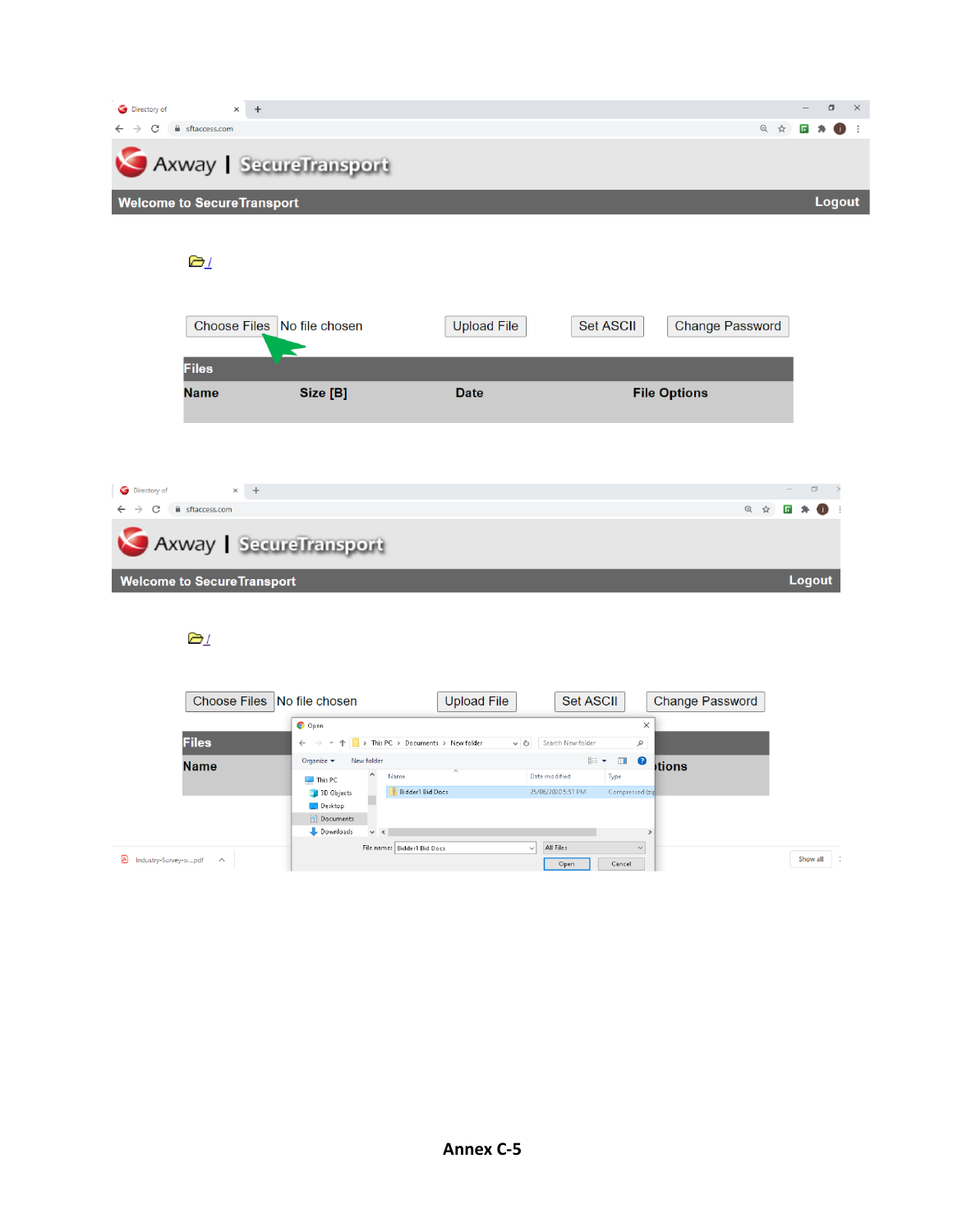4. Click '**Upload File'** to upload the selected file/s.

| Directory of<br>$x +$                               |                                   |                    |                              |               |    | $\Box$     | $\times$ |
|-----------------------------------------------------|-----------------------------------|--------------------|------------------------------|---------------|----|------------|----------|
| C<br>sftaccess.com<br>$\rightarrow$<br>$\leftarrow$ |                                   |                    | $\mathfrak{A}$               | $\frac{1}{M}$ | 回身 | $\bigcirc$ |          |
|                                                     | Axway SecureTransport             |                    |                              |               |    |            | ٠        |
| <b>Welcome to SecureTransport</b>                   |                                   |                    |                              |               |    | Logout     |          |
| $\mathbf{a}_1$<br><b>Files</b>                      | Choose Files Bidder1 Bid Docs.zip | <b>Upload File</b> | Set ASCII<br>Change Password |               |    |            |          |
|                                                     |                                   |                    |                              |               |    |            |          |
| <b>Name</b>                                         | Size [B]                          | <b>Date</b>        | <b>File Options</b>          |               |    |            |          |

5. Once a successful upload is completed, the files cannot be deleted anymore. The bidder will also receive a system-generated acknowledgement receipt in its registered e-mail address. A screenshot of the uploaded Bid/s should be taken by the bidder for record purposes.

| $x +$<br>Directory of             |                          |                                 |                         | σ<br>$\times$ |
|-----------------------------------|--------------------------|---------------------------------|-------------------------|---------------|
| filing sftaccess.com<br>C         |                          |                                 | Q<br>$\mathbf{\hat{w}}$ |               |
| Axway   SecureTransport           |                          |                                 |                         |               |
| <b>Welcome to SecureTransport</b> |                          |                                 |                         | Logout        |
| D1<br>Choose Files No file chosen |                          | <b>Upload File</b><br>Set ASCII | Change Password         |               |
| <b>Files</b>                      |                          |                                 |                         |               |
| <b>Name</b>                       | Size [B]                 | <b>Date</b>                     | <b>File Options</b>     |               |
| <b>Bidder1 Bid Docs.zip</b>       | 709890                   | Jun 25 2020 17:52               | K                       |               |
|                                   | <b>Successful upload</b> |                                 |                         |               |